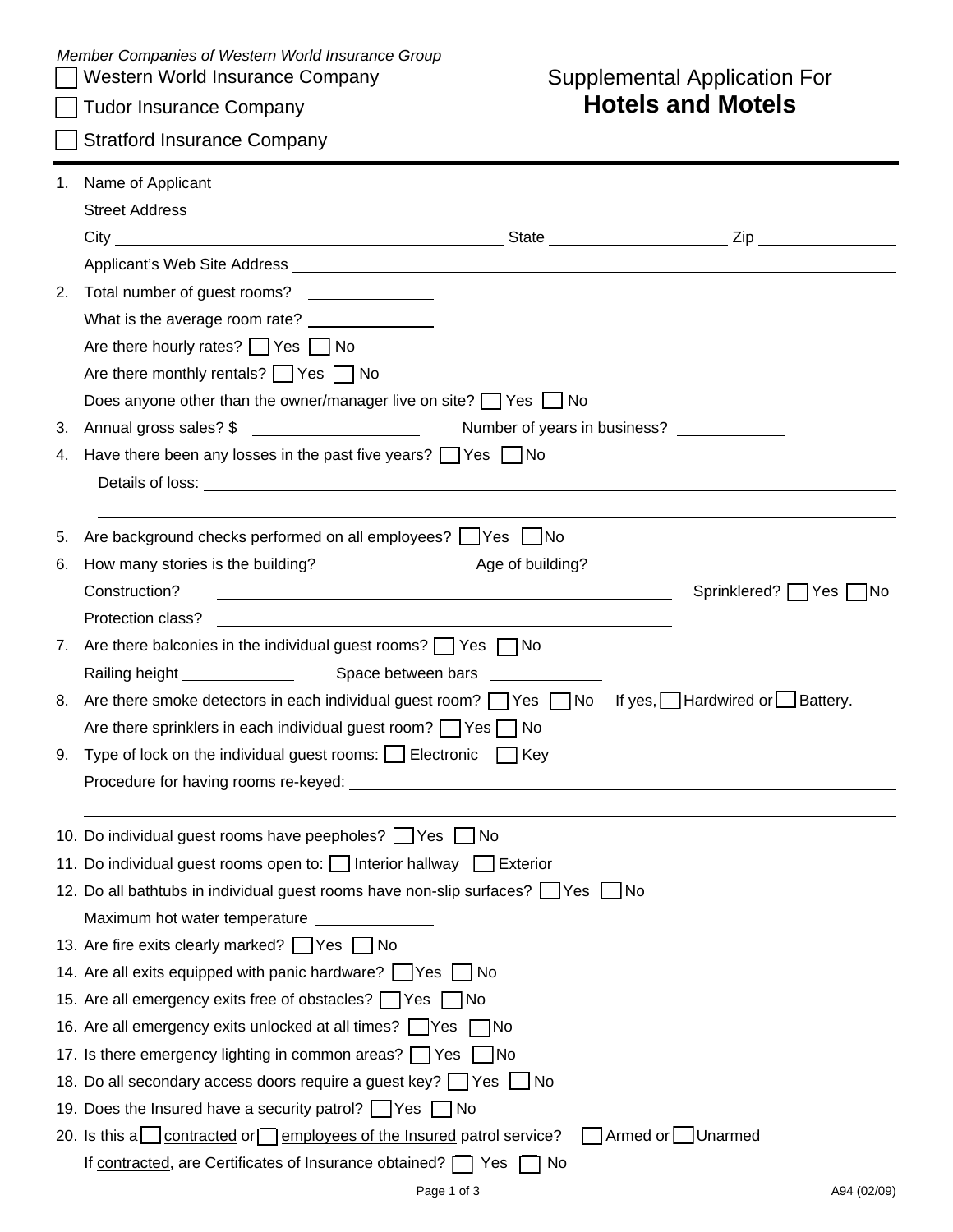| 21. Are all parking facilities well lit?   Yes   No                                                                                                                                                                                                                                                                                                                                                                                                                                                  |
|------------------------------------------------------------------------------------------------------------------------------------------------------------------------------------------------------------------------------------------------------------------------------------------------------------------------------------------------------------------------------------------------------------------------------------------------------------------------------------------------------|
| 22. Is there valet parking? Yes No                                                                                                                                                                                                                                                                                                                                                                                                                                                                   |
| 23. Is there a restaurant? Yes No                                                                                                                                                                                                                                                                                                                                                                                                                                                                    |
| If yes, is it operated by $\Box$ Applicant or by $\Box$ an outside concessionaire?                                                                                                                                                                                                                                                                                                                                                                                                                   |
| 24. Is there a bar/lounge?   Yes I No                                                                                                                                                                                                                                                                                                                                                                                                                                                                |
| Is there live entertainment? $\Box$ Yes $\Box$ No                                                                                                                                                                                                                                                                                                                                                                                                                                                    |
| 25. If space is leased to others, indicate square footage: ________________                                                                                                                                                                                                                                                                                                                                                                                                                          |
| Are COI's obtained from Lessor? TYes No (If Owner Operated, please complete A-67)                                                                                                                                                                                                                                                                                                                                                                                                                    |
| 26. Is there a fitness center on the premises? $\Box$ Yes $\Box$ No                                                                                                                                                                                                                                                                                                                                                                                                                                  |
| Is the equipment inspected and maintained on a frequent basis? $\Box$ Yes $\Box$ No                                                                                                                                                                                                                                                                                                                                                                                                                  |
| Door locked at all times, accessed by key? $\Box$ Yes $\Box$ No Available to guests only? $\Box$ Yes $\Box$ No                                                                                                                                                                                                                                                                                                                                                                                       |
| Rules posted? $\Box$ Yes $\Box$ No                                                                                                                                                                                                                                                                                                                                                                                                                                                                   |
| Tanning booths?   Yes   No % of UVB Bulbs _ _ _ % of UVA Bulbs _ _ _ _ _                                                                                                                                                                                                                                                                                                                                                                                                                             |
| Is use supervised? $\Box$ Yes $\Box$ No                                                                                                                                                                                                                                                                                                                                                                                                                                                              |
| Coin or card operated? $\Box$ Yes $\Box$ No Who controls the timers?                                                                                                                                                                                                                                                                                                                                                                                                                                 |
| Any other amenities? Ves No (For additional details, see Page 3.)                                                                                                                                                                                                                                                                                                                                                                                                                                    |
| Details: the contract of the contract of the contract of the contract of the contract of the contract of the contract of the contract of the contract of the contract of the contract of the contract of the contract of the c                                                                                                                                                                                                                                                                       |
|                                                                                                                                                                                                                                                                                                                                                                                                                                                                                                      |
| 27. Is there a swimming pool on the premises? Yes No                                                                                                                                                                                                                                                                                                                                                                                                                                                 |
|                                                                                                                                                                                                                                                                                                                                                                                                                                                                                                      |
| If outdoor, fenced with a self-closing, self-latching gate? Ves No Gate height                                                                                                                                                                                                                                                                                                                                                                                                                       |
| Is a lifeguard on duty? $\Box$ Yes $\Box$ No<br>Does pool comply with requirements of Federal Virginia Graeme Baker Pool & Spa Safety Act?<br>Yes<br>No.<br>Drain covers meet the ANSI/ASME A112. 19.8-2007 standard on EVERY drain/grate?<br>Yes<br>No.<br>Pool has an automatic shut-off system, gravity drainage system, Safety Vacuum Release<br>System, suction limiting vent system or disabled drain?<br>No<br>Yes<br>Are dual or multiple drains at least three (3) feet apart?<br>No<br>Yes |
| 28. Is there a hot tub on the premises? $\Box$ Yes $\Box$ No If yes, is there an automatic shutoff? $\Box$ Yes $\Box$ No                                                                                                                                                                                                                                                                                                                                                                             |
| 29. Are pools for guest use only? Yes No                                                                                                                                                                                                                                                                                                                                                                                                                                                             |
| 30. Are depths clearly marked on top and sides of pool? Yes No                                                                                                                                                                                                                                                                                                                                                                                                                                       |
| 31. Are rules posted conspicuously? □ Yes □ No                                                                                                                                                                                                                                                                                                                                                                                                                                                       |
| 32. Is lifesaving equipment present? Yes ∩ No                                                                                                                                                                                                                                                                                                                                                                                                                                                        |
| 33. Are there diving boards?   Yes   No Height   _________                                                                                                                                                                                                                                                                                                                                                                                                                                           |
| 34. Are there slides? Yes No Height __________                                                                                                                                                                                                                                                                                                                                                                                                                                                       |
| 35. Is pool/hot tub water tested daily? TYes No                                                                                                                                                                                                                                                                                                                                                                                                                                                      |
| 36. Are there any Events, Conventions, Weddings, etc.? See Tho (For additional details, see Page 3.)                                                                                                                                                                                                                                                                                                                                                                                                 |
|                                                                                                                                                                                                                                                                                                                                                                                                                                                                                                      |
|                                                                                                                                                                                                                                                                                                                                                                                                                                                                                                      |
|                                                                                                                                                                                                                                                                                                                                                                                                                                                                                                      |